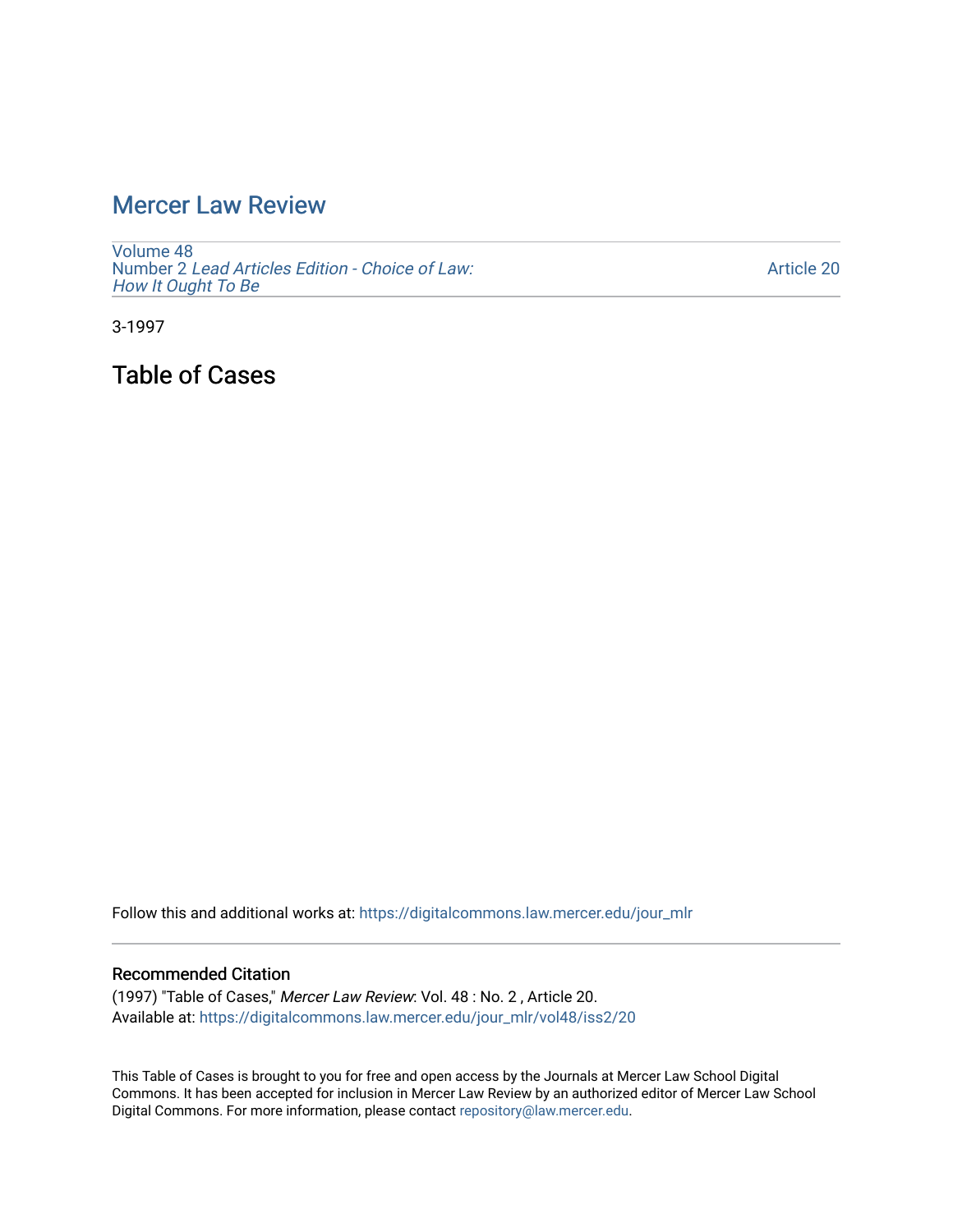## **Table of Cases**

44.Liquormart, Inc. v. Rhode Island, **931, 935** Adarand Constructors, Inc. v.'Pena, 947 Allstate Insurance Co. v. Hague, 647, **808** Anheuser-Busch, Inc. v. Schmoke, **937** Anweiler v. American Electric Power Service Corp., **969** Association of Data Processing Service Organizations, Inc. **v.** Camp, **920** Babbitt **v.** Sweet Home Chapter of Communities for a Greater Oregon, 924 Babcock **v.** Jackson, **665, 667, 675, 677, 722, 760, 789, 790,** 842, **875, 879, 880** Baker v. Bolton, **760** Baltimore **&** Carolina Line **v.** Redman, **957** Bennett v. Plenert, **917** Bernhard v. Harrah's Club, **885** Bernkrant v. Fowler, **682** Blakesley v. Wolford, **797** California **v.** LaRue, **933, 936** Central Hudson Gas **&** Electric Corp. v. Public Service Commission, **933** Chauffeurs, Teamsters **&** Helpers, Local No. **391** v. Terry, **958** Cipolla v. Shaposka, **691** City of Richmond v. **J.A.** Croson Co., 946 Clarke v. Securities Industry Ass'n, **921** Conner v. Elliott, 654 Cooney v. Osgood Machinery, Inc., **686** Curtis v. Loether, **958** Day **&** Zimmerman, Inc. v. Challoner, 648 Defenders of Wildlife v. Hodel, **923** Erie R.R. v. Tompkins, 648 Erwin v. Thomas, 714, **771, 799, 800, 801, 843, 845, 888** Fullilove v. Klutznick, 944 Granfinanciera **S.A.** v. Nordberg, **958** Grant **v** McAuliffe, **658, 661, 675, 677, 697, 722, 723, 759, 789, 790, 839, 873, 877** Hart v. American Airlines, **679** Haumschild v. Continental Casualty Co., **877** Haynie v. Hanson, **877** Hernandez v. Burger, **666** Hopwood v. Texas, 941

Hospitality Investments v. Pennsylvania, **937** Hughes v. Fetter, **737** Hurtado v. Superior Court of Sacramento County, **666,** 718, 760, 771, 772, **799, 888** Idaho v. Interstate Commerce Commission, **922** *In re* Air Crash Disaster at Boston, Massachusetts on July **31, 1973, 881** Intercontinental Hotels Corp. v. Golden, **885** James v. Powell, **875** Johnson v. Spider Staging, **655** Kilberg v. Northeast Airlines, **705** Klaxon Co. v. Stentor Electric Manufacturing Co., 644, 648 Leary v. Gledhill, 645, **872** Lilienthal v. Kaufman, **688, 722,** 750, **762,** 767, **804, 858. 884** Loucks v. Standard Oil Co., **706** Markman v. Westview Instruments, Inc., **955** Massachusetts Mutual Life Insurance Co. v. Russell, **968** McGill, Inc. v. John Zink Co., **960** McLeod **v.** Oregon Lithoprint Inc., **969** Mertens v. Hewitt Associates, **968** Metro Broadcasting, Inc. v. FCC, 947 Milkovich v. Saari, **793. 809** Milliken v. Pratt, **722, 750** Mount Graham Red Squirrel v. Espy, **925** Neilson v. Harford, **961** Neumeier v. Kuehner, **685, 713, 811, 890** Nevada Land Action Ass'n v. United States Forest Service, **923** Olshen v. Kaufman, 864 Omni Capital International v. Rudolph Wolff & Co., 704 Pacific Northwest Generating Cooperative v. Brown, **925** Parsons v. Bedford, **957** Pennoyer v. Neff, **747** Pfau v. Trent Aluminum Co., **893** Phillips Petroleum Co. **v.** Shutts, 873, **905** Piper Aircraft Co. v. Reyno, **657**

Podberesky v. Kirwan, 948